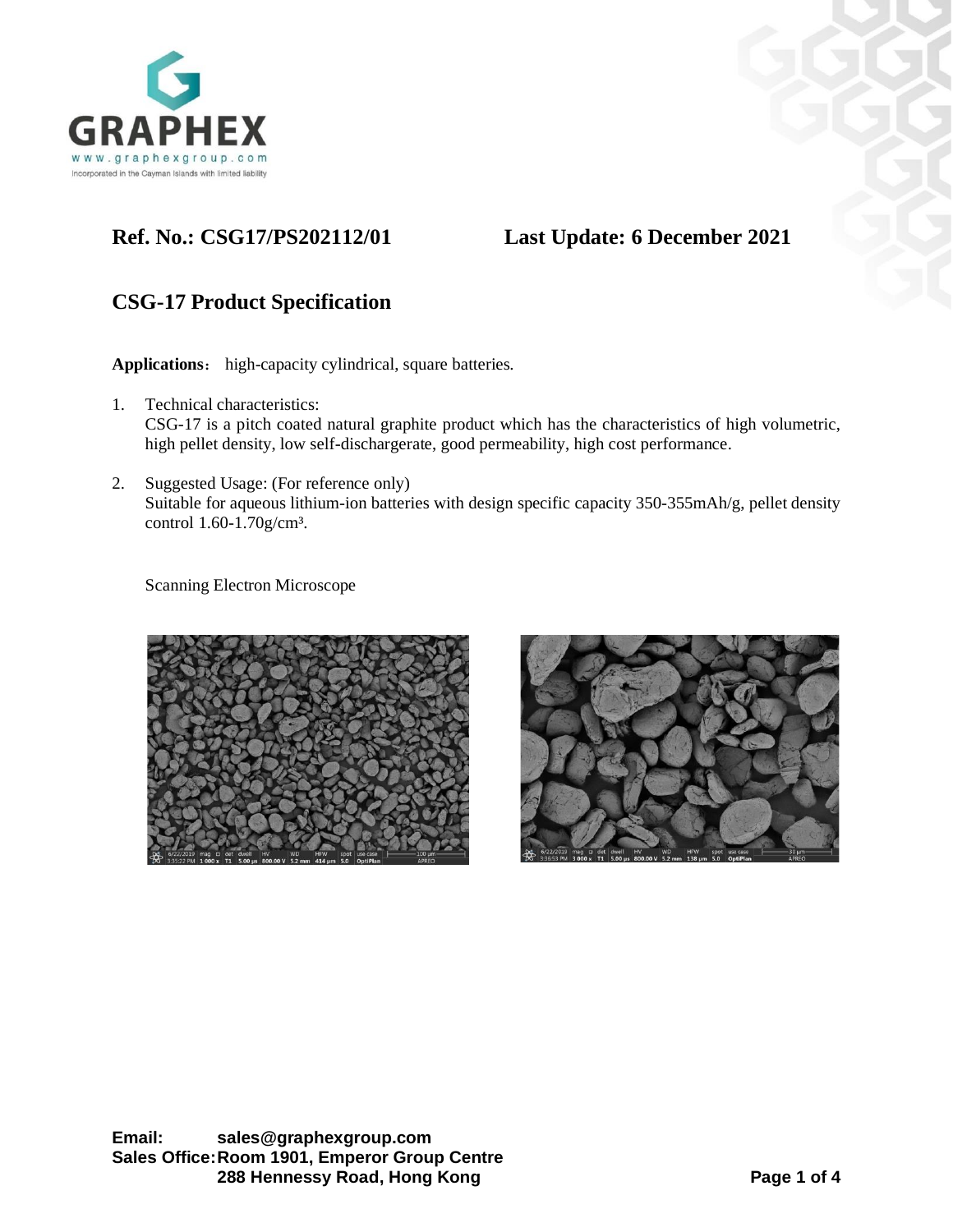

## 3. Technical Data

| Item                                   | Unit            |    | <b>Typical Value</b> | Specification | Method/Instrument                                                                                                                      |
|----------------------------------------|-----------------|----|----------------------|---------------|----------------------------------------------------------------------------------------------------------------------------------------|
| Particle Size                          | D10             | μm | 11.040               | >9.5          | Laser diffraction<br>Malvern Mastersizer 3000                                                                                          |
|                                        | D <sub>50</sub> | μm | 17.597               | 16.0-19.0     |                                                                                                                                        |
|                                        | D <sub>90</sub> | μm | 27.759               | $<$ 32        |                                                                                                                                        |
| <b>Tap Density</b>                     | g/ml            |    | 1.07                 | $1.0 - 1.2$   | Central Iron & Steel<br>ResearchInstitute<br>Model: FZS4-4B                                                                            |
| <b>Special Surface</b><br>Area         | $m^2/g$         |    | 2.45                 | $1.5 - 3.0$   | Multi point BET<br>(adsorption N2)<br>Quantachrome Nova 4000E                                                                          |
| Moisture                               | $\%$            |    | 0.08                 | $\leq 0.1$    | Gravimetric method<br><b>Sartorius Infrared Moisture</b><br>Analyzer<br>Model: MA-100                                                  |
| Carbon content                         | $\%$            |    | 99.99                | ≥99.95        | Muffle furnace<br>950°C                                                                                                                |
| Ash                                    | $\%$            |    | 0.012                | $\leq 0.05$   |                                                                                                                                        |
| Fe                                     | ppm             |    | 25                   | $\leq 30$     | <b>ICP-OES</b><br>Model: Thermo Fisher                                                                                                 |
| Fe+Cr+Ni+Zn                            | ppm             |    | 0.7                  | $\leq1$       |                                                                                                                                        |
| S                                      | ppm             |    | 33                   | $\leq 50$     | Sulfur content analyzer                                                                                                                |
| <b>Pellet Density</b>                  | $g/cm^3$        |    | 1.67                 | $1.60 - 1.70$ | Guangzhou Lange<br>Electronics<br>Model: CLG-ZM-400Y                                                                                   |
| <b>Specific Capacity</b>               | mAh/g           |    | 363                  | >360          | Half-Cell Testing, using<br>lithiummetal as counter<br>electrode<br>Arbin multifunctional<br>battery testingequipment<br>Model: BT2000 |
| <b>Initial Coulombic</b><br>Efficiency | $\%$            |    | 92.7                 | $\geq 92$     |                                                                                                                                        |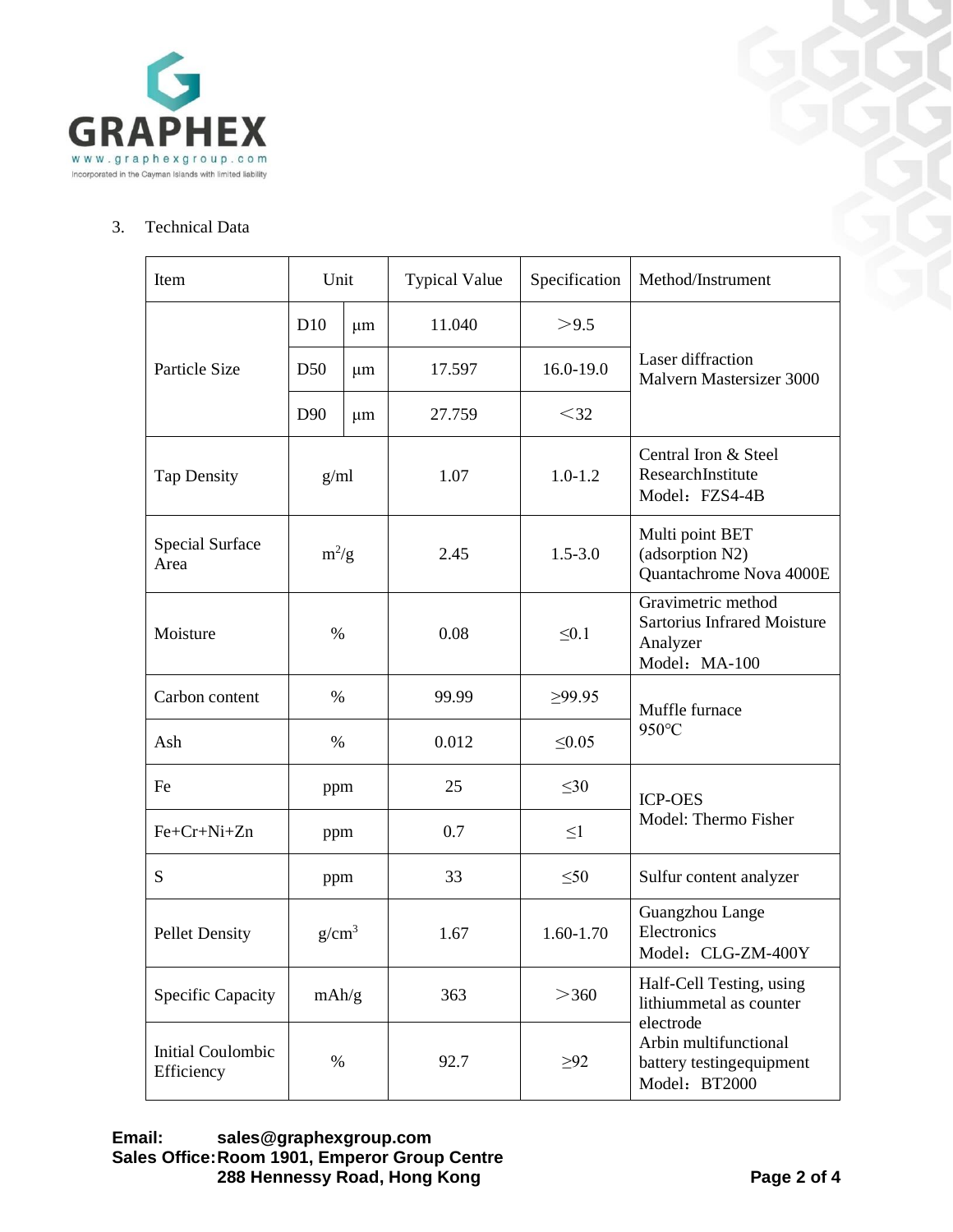

4. Formulation and procedures of anode material production: (For reference only)

| Proportion           | $CSG-17:CMC: SBR: SP = 95.5: 1.5: 2.0: 1$ |
|----------------------|-------------------------------------------|
| <b>Bonding Agent</b> | CMC2200 (Japan Daicel Corporation)        |
|                      | SBR307 (Nippon A&L Inc.)                  |
| Solid content        | 45%                                       |
| Viscosity            | $3000$ mpa.s                              |
| Mixing equipment     | Blender (Hongyun)                         |

Feeding order and procedures:

- 1. After being weighted, CMC be put into 90% first batch of water and mix for 2.0 hours (rotation/revolution speed:30/25Hz).
- 2. Add Super-p and mix for 2.0 hours (rotation/revolution speed 30/25Hz).
- 3. Add CSG-17 and mix for 2.0 hours (rotation/revolution speed 20/25Hz).
- 4. Add SBR and mix for 1.5 hours (rotation/revolution speed 25/20Hz).
- 5. Measure the viscosity.
- 6. Depends on the viscosity, add 10% second batch of water and mix 1.0 hour (rotation/revolution speed 30/25Hz). Adding second batch of water is for adjusting viscosity purpose.
- 7. Mix at a low speed for 30 minutes(rotation/revolution speed 5/10Hz).
- 5. Absorbent permeability test in different pellet density

Measurement setup: Absorbent: LiPF6: 1mol/L,  $EC : DEC : DMC = 1:1:1,$ Volume: 1μL



**Pellet density (g/cc)**

1.70

1.65

9

8

1.55

1.60

- 6. Test of orientation in graphite sheet electrode Measurement setup:
	- 1. Equipment: X-ray diffraction (XRD)
	- 2. Graphite sheet electrode
	- 3. formulation: CSG-17 : CMC : SBR : SP = 95.5:1.5: 2.0: 1 Coating: single side Cufoil: 12μm
	- 4. Scan speed: 0.082
	- 5. Scan step size: 0.0066
	- 6. Scan angle: I004 (52~56 degree); I110 (75~79 degree)

**Email: sales@graphexgroup.com Sales Office:Room 1901, Emperor Group Centre 288 Hennessy Road, Hong Kong Page 3 of 4**

1.75

1.80